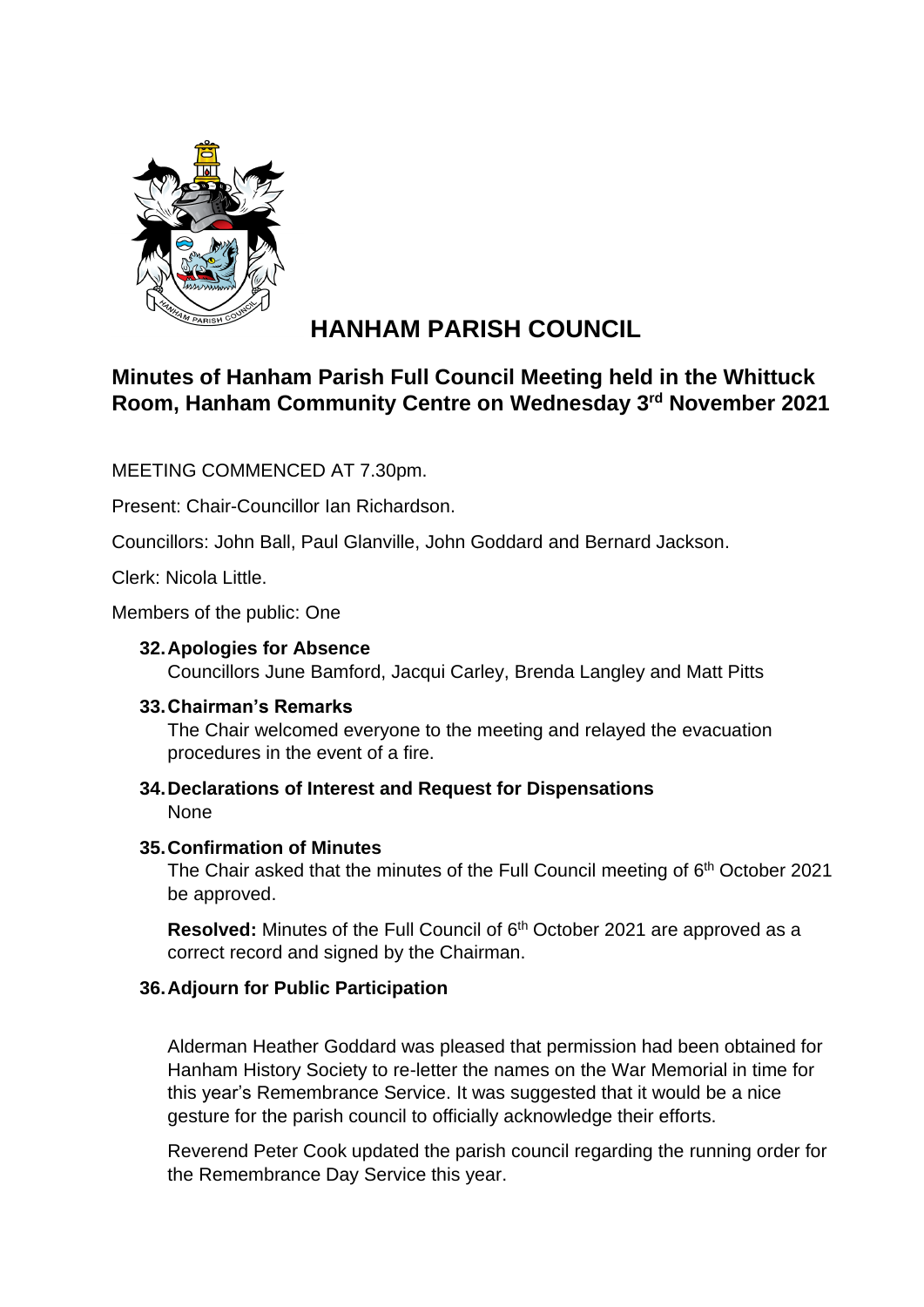Cllr Simon Atwell, Hanham Abbots PC, had just come from a Hanham Common Fayre Working Party Group. He updated councillors stating that the Fayre will go ahead on 14th May 2022 from midday to 4pm and asked for their financial support again this year towards the costs.

No District Councillors present to provide a report.

# **37.Reconvene Meeting**

# **38. Planning**

The following applications were considered:

**P21/06166/F- Land To The Rear Of 7A Stonehill Longwell Green South Gloucestershire BS15 3HN.** Erection of 1 no. detached dwelling with landscaping, screening and associated works.

• No objections

**P21/06653/CLP 11D Highfield Avenue Hanham South Gloucestershire BS15 3RA** Creation of hardstanding in rear garden and siting of 1no. mobile home ancillary to main dwelling house.

• No objections

**P21/06675/PND Site At Martins Road Hanham South Gloucestershire BS15 3ET** Prior notification of the intention to demolish two eastern commercial buildings on the site the northern warehouse and the southern warehouse on Martins Road

• No objections

**Resolved:** that the above comments on forwarded on to the relevant planning officers at South Glos Council.

# **39.Finance**

a) The Clerk provided a verbal report to the parish council. Due to the pandemic some expenditure in this financial year is lower than expected.

| <b>Balances of accounts</b>                |            |
|--------------------------------------------|------------|
| <b>Account Balance as at 3/11/21</b>       | £          |
| <b>HSBC Treasurers Account</b>             | 26.49      |
| <b>Election Account</b>                    | 21,321.25  |
| <b>High Interest Business Bond</b>         | 11,811.06  |
| <b>High Interest Money Manager Account</b> | 95,274.71  |
| Nat West Parish account                    | 50,216.63  |
| Nat West Bus Current account               | 20,000.00  |
| total                                      | 198,650.14 |